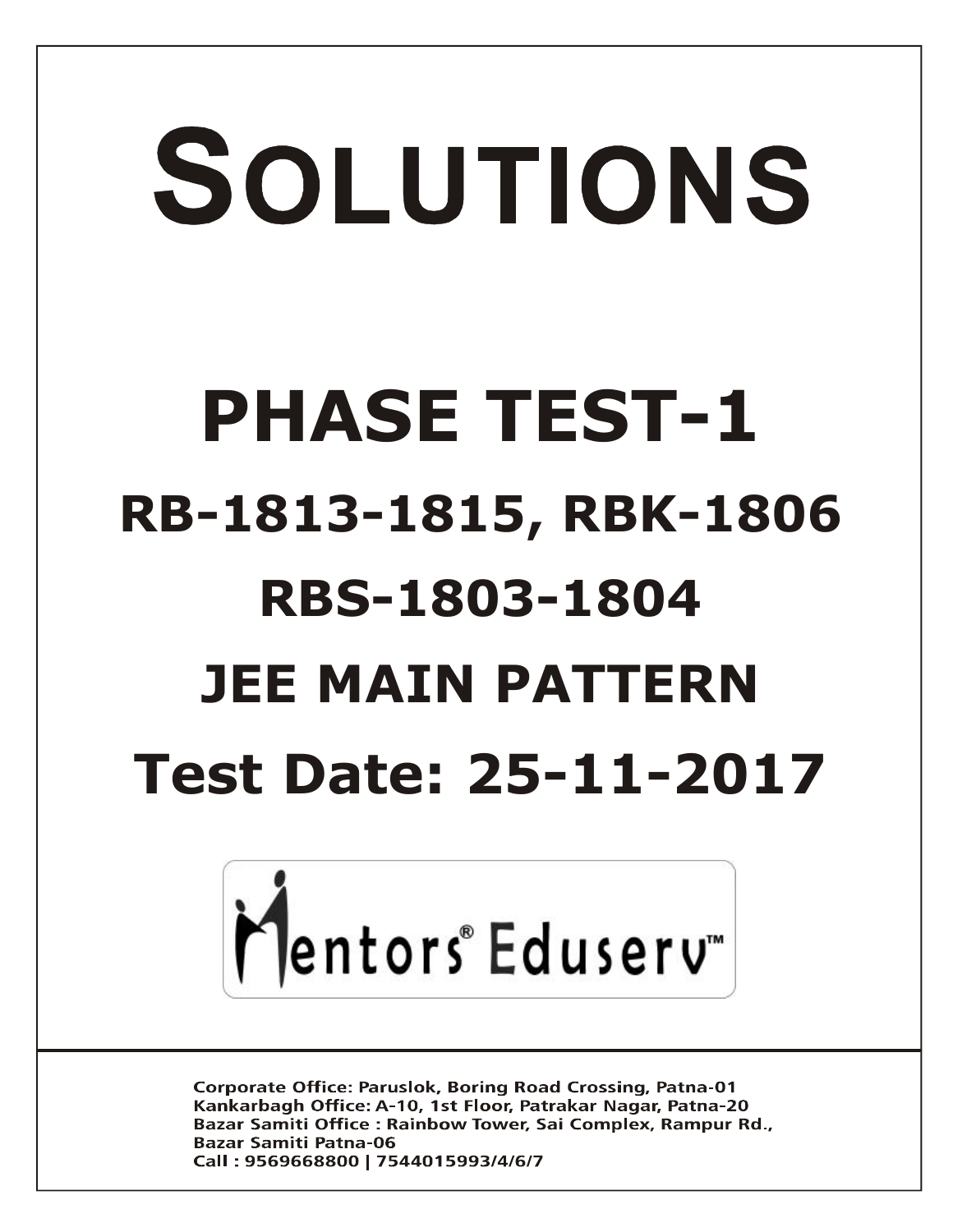

**Mentors Eduserv: Parus Lok Complex, Boring Road Crossing, Patna-1 Helpline No. : 9569668800 | 7544015993/4/6/7**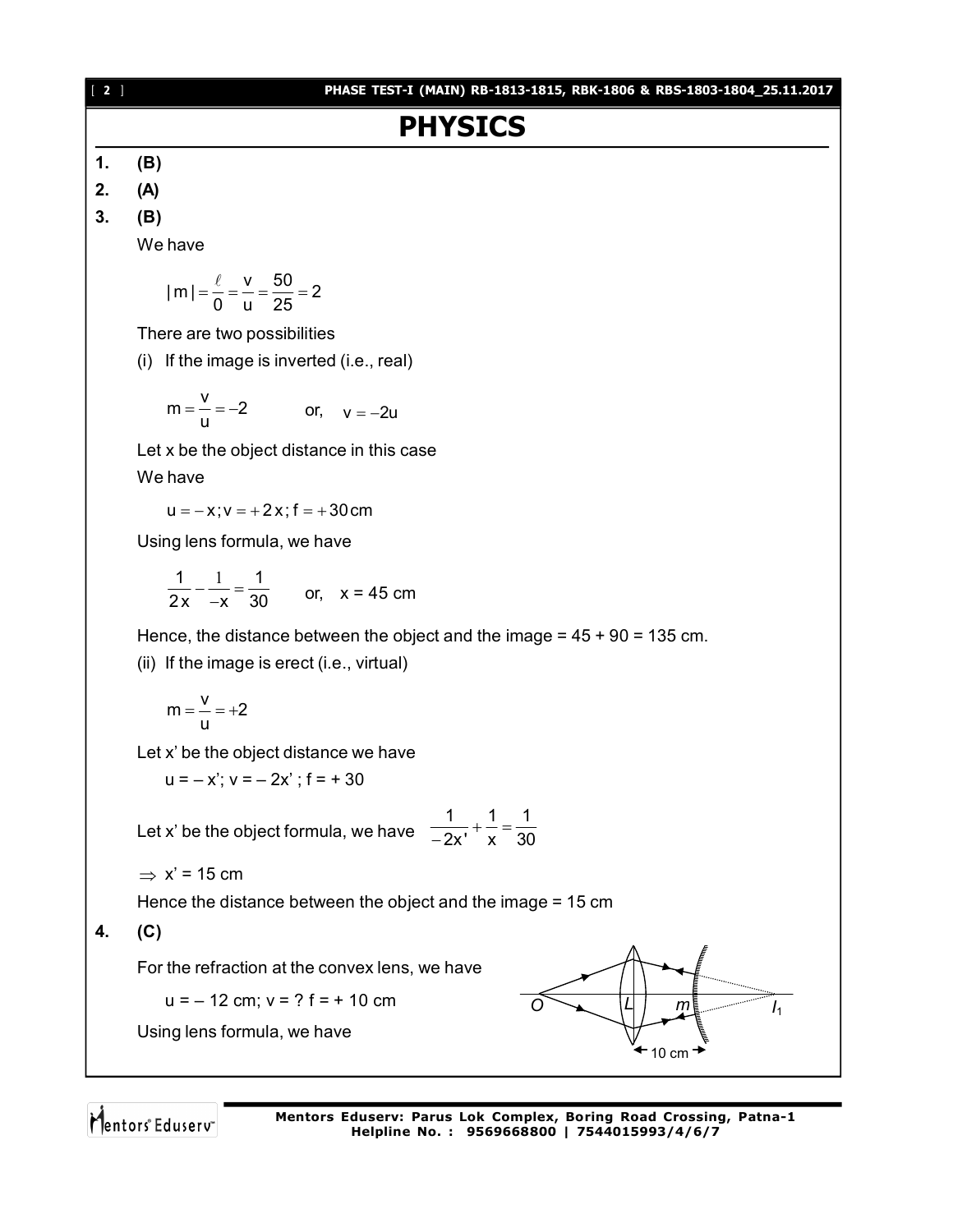#### **PHASE TEST-I (MAIN) RB-1813-1815, RBK-1806 & RBS-1803-1804\_25.11.2017** [ **3** ]

$$
[\,\,3\,\,]
$$

$$
\frac{1}{v} - \frac{1}{(-12)} = \frac{1}{10}
$$

or, *v* = + 60 cm

Thus, in the absence of the convex mirror, convex lens will form the image *I*<sub>1</sub>, at a distance of 60 cm behind the lens. As the mirror is at a distance of 10 cm from the lens, *I*<sub>1</sub> will be at a distance of  $(60 - 10)$  = 50 cm from the mirror, i.e.,  $M I_1 = 50$  cm.

Now, as the final image  $\mathit{l}_2$  is formed at the object itself, the rays after reflection from the mirror retraces its path, i.e., the rays on the mirror are incident normally, i.e.,  $I_{\scriptscriptstyle \rm 1}$  is the centre of the mirror so that

$$
R = M I_1 = +50 \text{ cm}
$$

and 
$$
f = \frac{R}{2} = \frac{50}{2} = 125
$$
 cm

# **5. (A)**

Let R be the radius of curvalue of each surface.



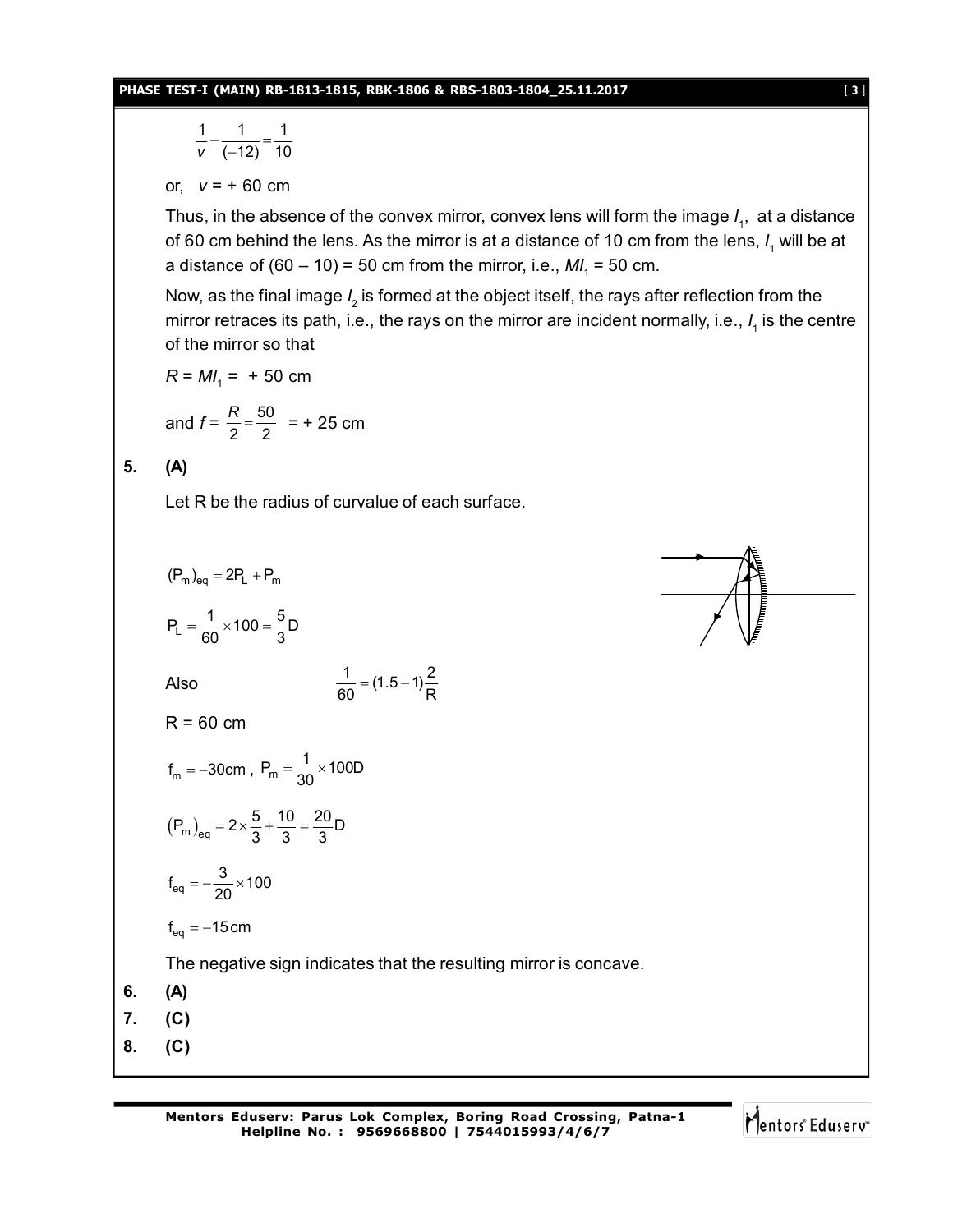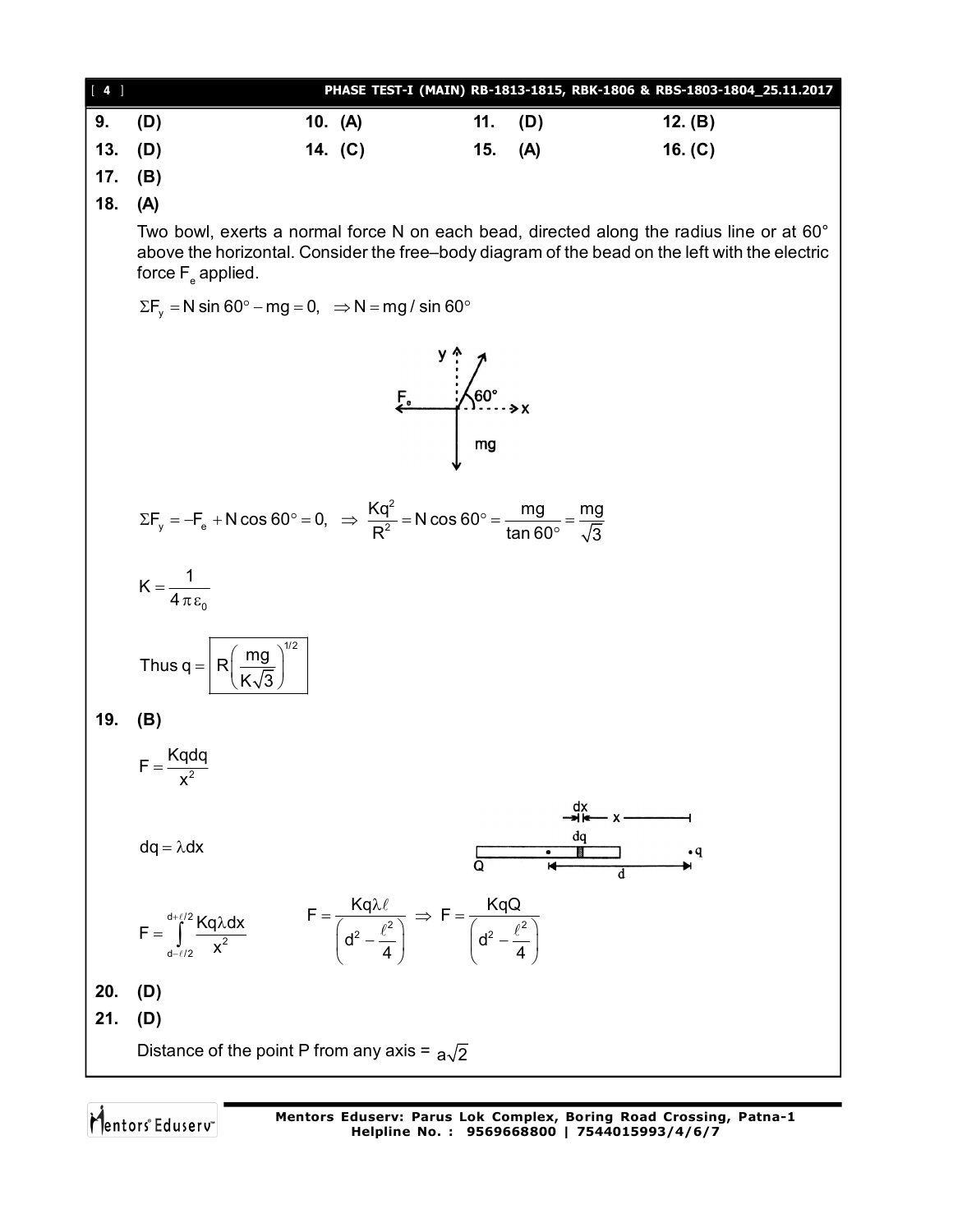## **PHASE TEST-I (MAIN) RB-1813-1815, RBK-1806 & RBS-1803-1804\_25.11.2017** [ **5** ]

: magnitude of field due to each line charge

$$
E=\frac{2k\lambda}{a\sqrt{2}}
$$

electric field dut to charg along x–axis.

$$
\vec{E}_x = \frac{E}{\sqrt{2}} (\hat{j} + \hat{k})
$$

Similarly

$$
\vec{E}_x = \frac{E}{\sqrt{2}} (\hat{j} + \hat{k}) \qquad ; \qquad \vec{E}_z = \frac{E}{\sqrt{2}} (\hat{j} + \hat{j})
$$
\n
$$
\therefore \quad \vec{E}_{net} = \vec{E}_x + \vec{E}_y + \vec{E}_z = E\sqrt{2} (\hat{i} + \hat{j} + \hat{k})
$$
\n
$$
\therefore \quad E_{net} = E\sqrt{2} \cdot \sqrt{3} = \frac{2k \lambda \sqrt{3}}{a}
$$
\n22. (B)\n
$$
dE = K \frac{dq}{R^2}
$$
\n
$$
dE = \frac{kq}{R^2}
$$
\nSo,  $E = \int_{0 = -\pi/2}^{0 = +\pi/2} dE \cos \theta$ \n
$$
\vec{E} = \frac{\lambda}{4\pi\epsilon_0} (-\hat{j})
$$
\n23. (A)\n24. (D)\n25. (C)\nThe retardation is given by\n
$$
\frac{dv}{dt} = -av^2
$$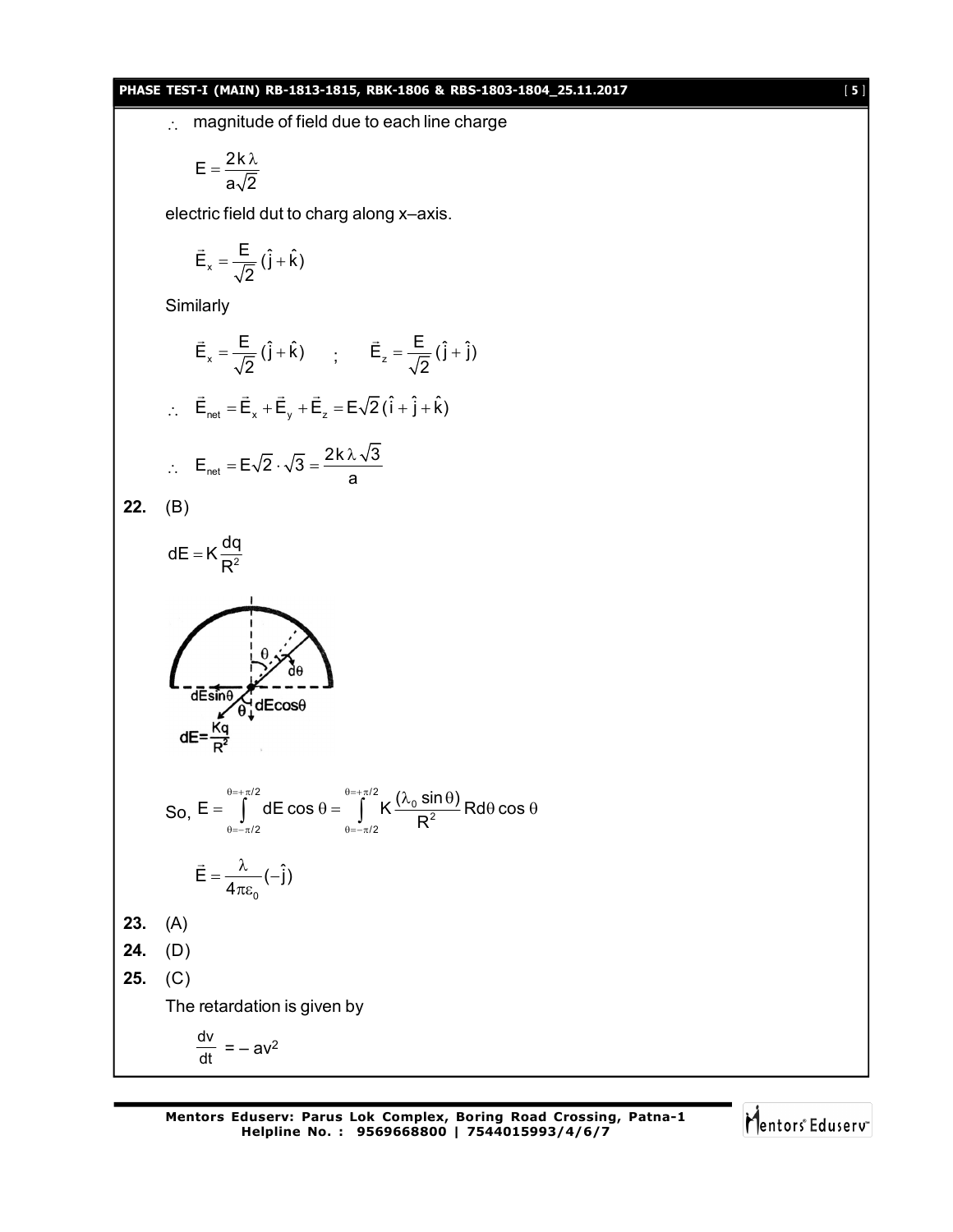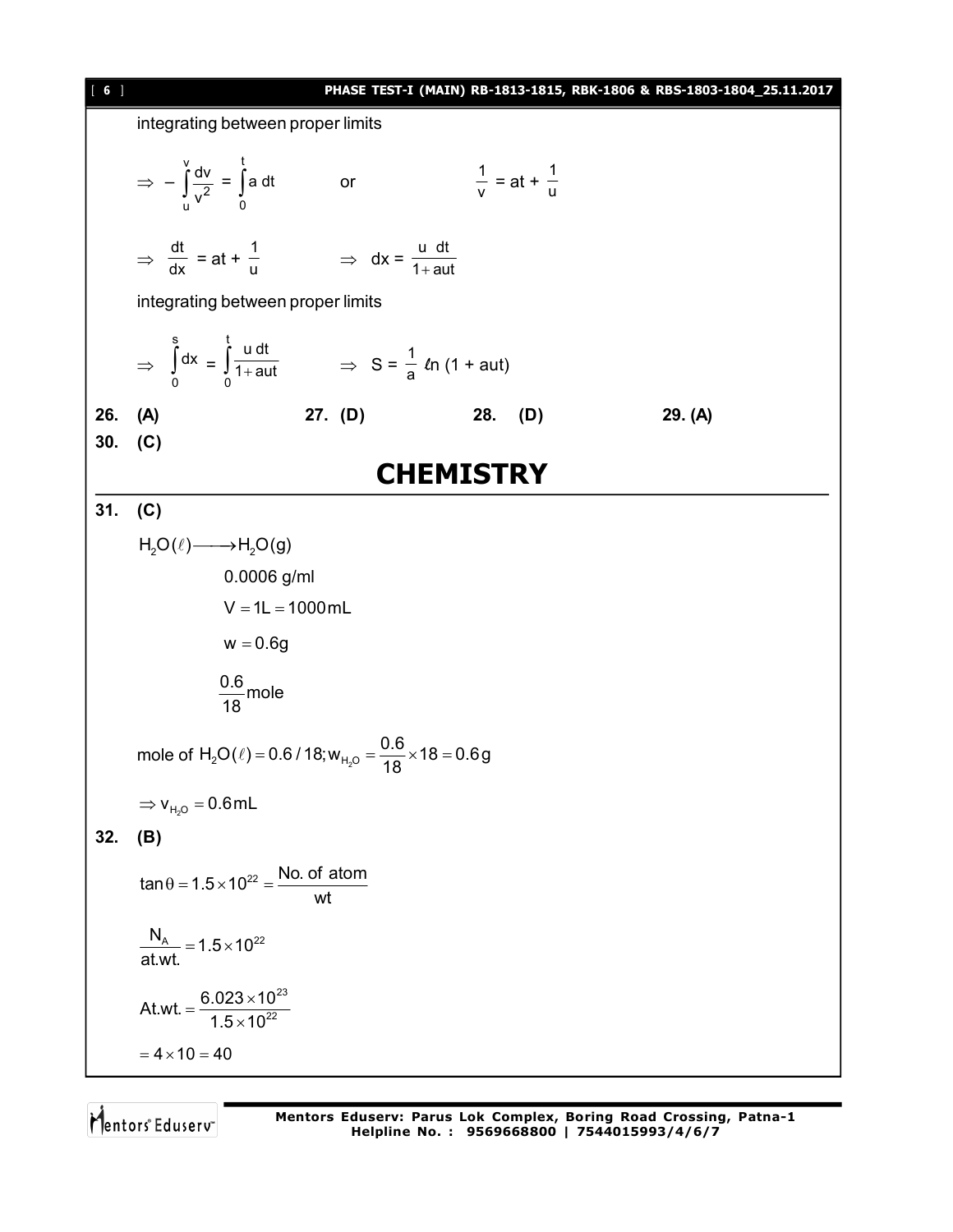## **PHASE TEST-I (MAIN) RB-1813-1815, RBK-1806 & RBS-1803-1804\_25.11.2017** [ **7** ]

33. **(B)**  
\n
$$
w_{A/F_3} = 4.2g
$$
\n
$$
mole of A/F_3 = \frac{4.2}{84} = 0.05 \text{ mole}
$$
\n
$$
= 0.15 \text{ mole F}
$$
\n34. **(A)**  
\n22.4L of gas at STP =  $6.02 \times 10^{23}$   
\n22400 mL of gas at STP =  $6.023 \times 10^{23}$   
\n1mL of gas at STP =  $\frac{6.023 \times 10^{23}}{22400} = 2.7 \times 10^{19}$   
\n35. **(B)**  
\n
$$
Mole = \frac{448}{22400} = \frac{2}{3a}
$$
\n
$$
a = \frac{2 \times 22400}{3 \times 448} \text{ amu}
$$
\n
$$
= 33.33 \text{ amu}
$$
\n
$$
= 33.33 \times 1.66 \times 10^{-24} \text{ g}
$$
\n36. **(C)**  
\n37. **(B)**  
\n
$$
C_3H_8(g) + \frac{3}{2}NO(g) \rightarrow C_3H_3N + \frac{3}{2}H_2O + \frac{1}{4}N_2
$$
\n
$$
W_{C_3H_3N} = 10^4 \times 53g = 530 \text{ kg}
$$
\n38. **(B)**  
\n
$$
NH_3 (g) + \frac{5}{4} O_2(g) \xrightarrow{pt} NO(g) + \frac{3}{2}H_2O(g)
$$
\n0.12 mole 0.14mole  
\n
$$
\Rightarrow O_2
$$
 is L.R.  
\n
$$
n_{NO} = 0.112 \text{ mole}
$$
  
\n39. **(C)**

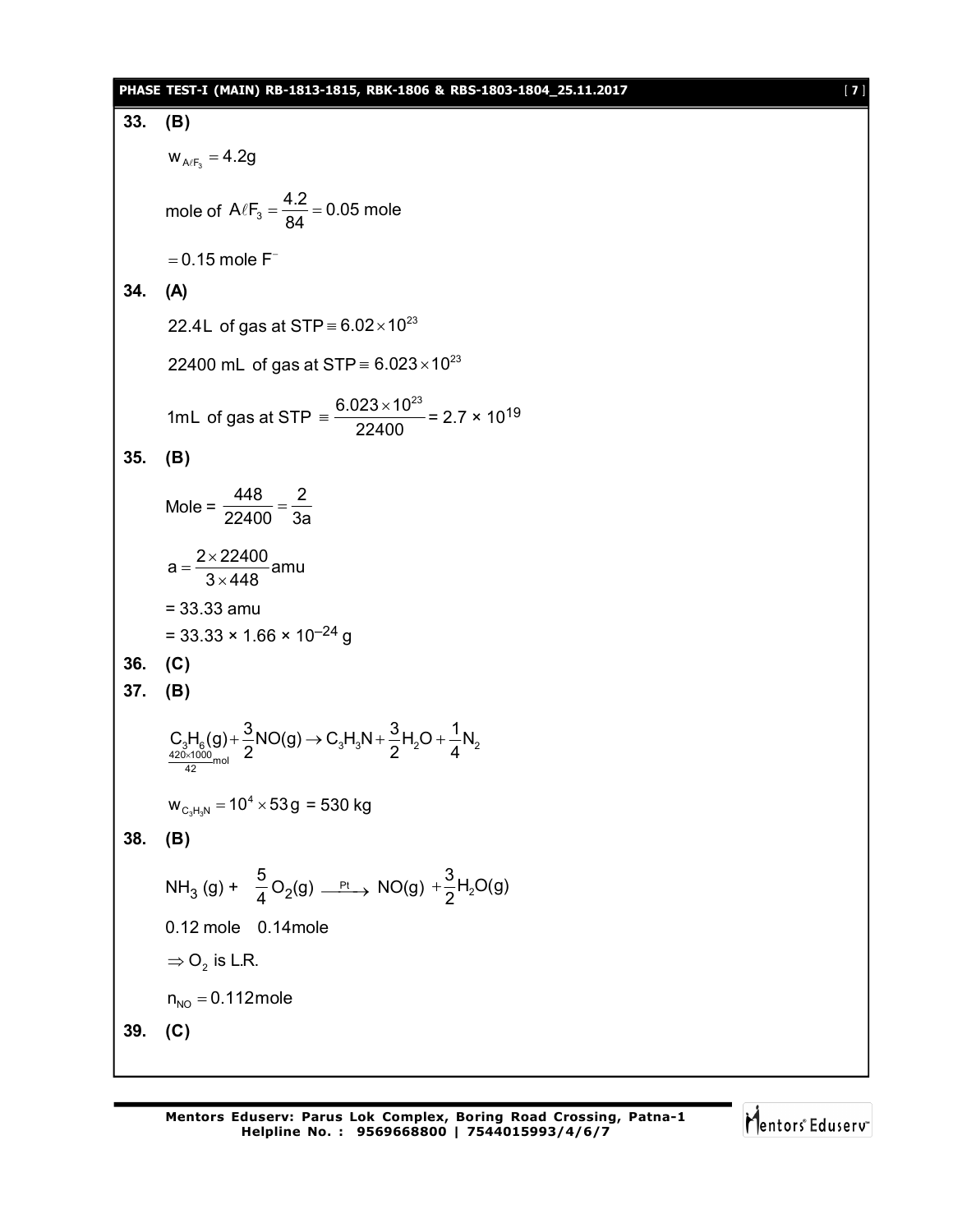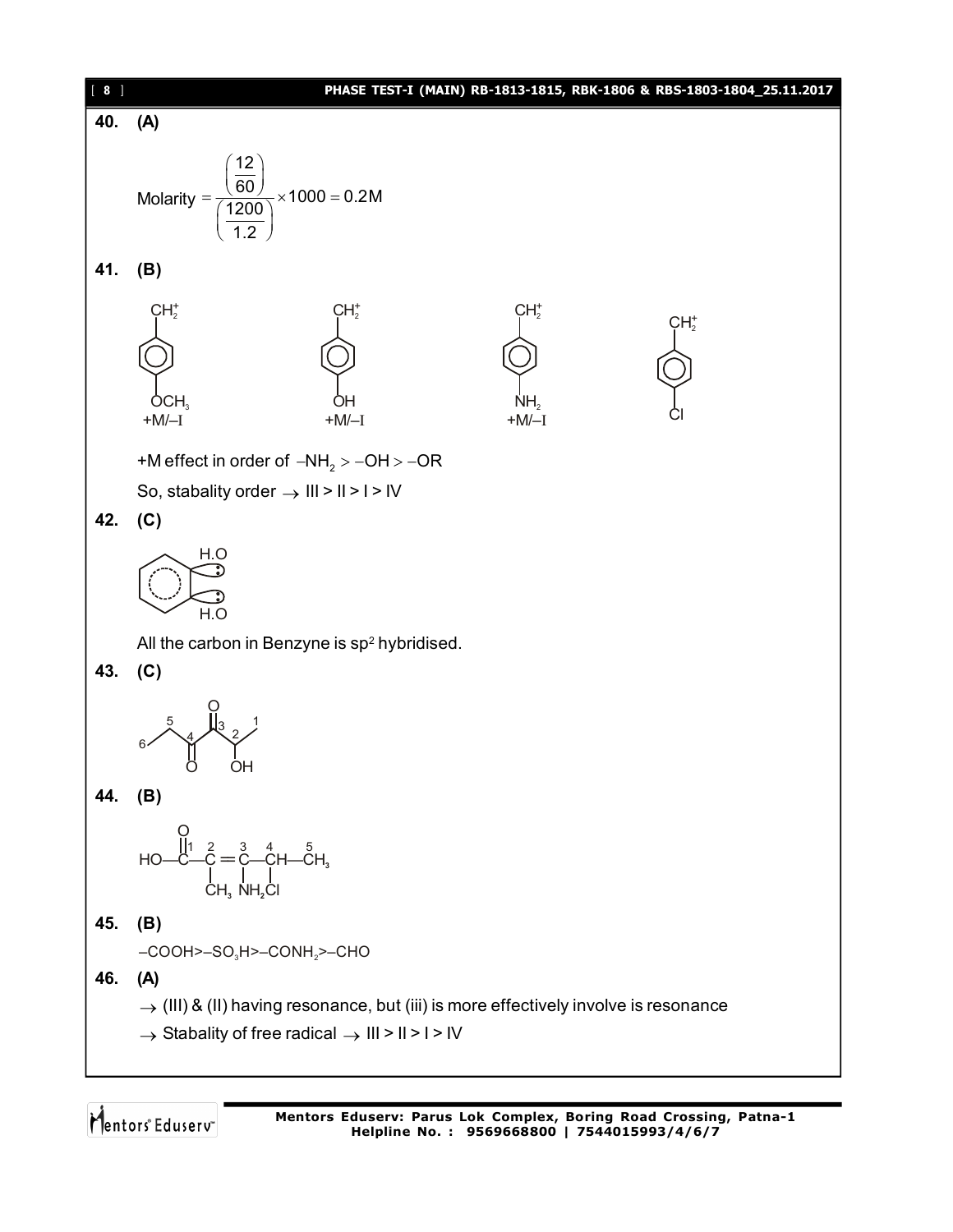## **PHASE TEST-I (MAIN) RB-1813-1815, RBK-1806 & RBS-1803-1804\_25.11.2017** [ **9** ]

# **47. (B)**

In structure (B) resonance operates and it also contain 10 hyperconjugating hydrogen atom. So, most stable.

**48. (C)**



 $(*)$  marked bonds are formed by sp<sup>2</sup>-sp<sup>2</sup> overlap.

**49. (C)**

Compound is aromatic and extended conjugation. So, most stable having lower value for heat of hydrogenation.





**51. (B)**

$$
\mathsf{NaOH}{\rightarrow}\mathsf{Na}{\rightarrow}\overset{\circ}{\mathsf{Q}}\mathsf{-H}
$$

**52. (C)**

positive radius  $\alpha$  we O.S. 1

$$
\overset{\text{(A)}}{\mathsf{MnO}_2^{-2}}
$$

(C)  $\frac{+2}{10}$   $\frac{-2}{10}$ 



**53. (B)**

 $19K^+ = 1.34 \text{ Å}$  (Cationic radius)

 $9<sup>F</sup> = 1.34 \text{ Å}$  (Anionic radius)

**54. (D)** All are iso-electronic species.

(B)  $+1 +7 \atop {\rm KMn\,O_4^{-8}}$ 

Mentors Eduserv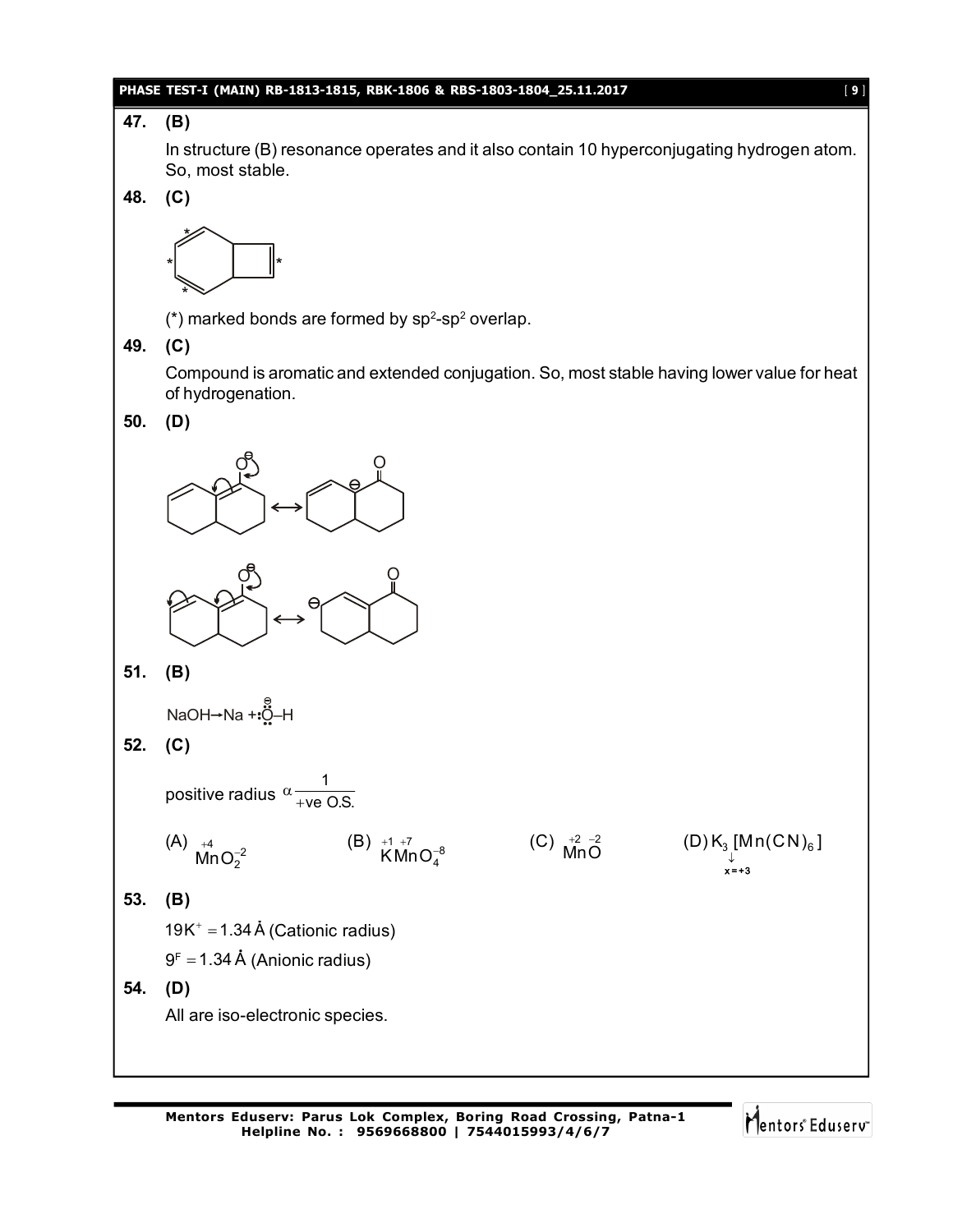| [10] | PHASE TEST-I (MAIN) RB-1813-1815, RBK-1806 & RBS-1803-1804_25.11.2017                             |
|------|---------------------------------------------------------------------------------------------------|
| 55.  | (D)                                                                                               |
|      | A Gives equeous solution [PH < 7]                                                                 |
|      | Reacts with strong acid and alkalis respectively.<br>B                                            |
|      | Gives an aqueous solution which is strongly alkaline<br>C.                                        |
|      | A - Acidic – P (OH) <sub>3</sub> or $H_3PO_4$                                                     |
|      | B - Amphoteric – Al (OH) <sub>3</sub> , H <sub>3</sub> AlO <sub>3</sub>                           |
|      | C - Basic - NaOH                                                                                  |
|      | $x =$ Phousphorous - Non metal                                                                    |
|      | y = Aluminium - Metal                                                                             |
|      | c = Sodium - Metal                                                                                |
| 56.  | (A)                                                                                               |
|      | Lattice $\alpha$ Hardness                                                                         |
|      | (A) Ti > ScN > MgO > NaF - order of lattic energy                                                 |
|      | $(B)$ NaCl < CsCl – Co-ordinate no. NaCl = 6                                                      |
|      | $CsCl = 8$                                                                                        |
|      | $(C)$ BeCl <sub>2</sub> < MgCl <sub>2</sub> < CaCl <sub>2</sub> – Melting point                   |
| 57.  | (B)                                                                                               |
|      | $Cs+I3$ (large cation stabilises by large anion)                                                  |
| 58.  | (D)                                                                                               |
|      | $Li + e^- \xrightarrow{Ea} Li^-$ exothermic                                                       |
| 59.  | (C)                                                                                               |
|      | (I) $HClO4 > H2SO4 > HNO3 > H3PO4$                                                                |
|      | (II) $HClO3 > HBrO3 > HIO3$                                                                       |
| 60.  | (A)                                                                                               |
|      | (A) Lattic energy depend upon:                                                                    |
|      | (i) Size of cation and anion both                                                                 |
|      | (ii) Product of charges at cation & anion                                                         |
|      | (B) CdCl <sub>2</sub> >CaCl <sub>2</sub> -Both Hydration & Lattice is high than CaCl <sub>2</sub> |
|      | As per (born haber cycle)                                                                         |
|      | (C) $F^{-} > Cl^{-} > Br^{-} > l^{-}$ (Hydration energy)                                          |
|      | so, AgF > AgCl > AgBr > Ag I (Solubility in water)                                                |
|      | (D) $Be_3N_2 > Mg_3N_2 > Ca_3N_2$ (Thermal stability)                                             |
|      |                                                                                                   |

Mentors<sup>e</sup> Eduserv<sup>-</sup>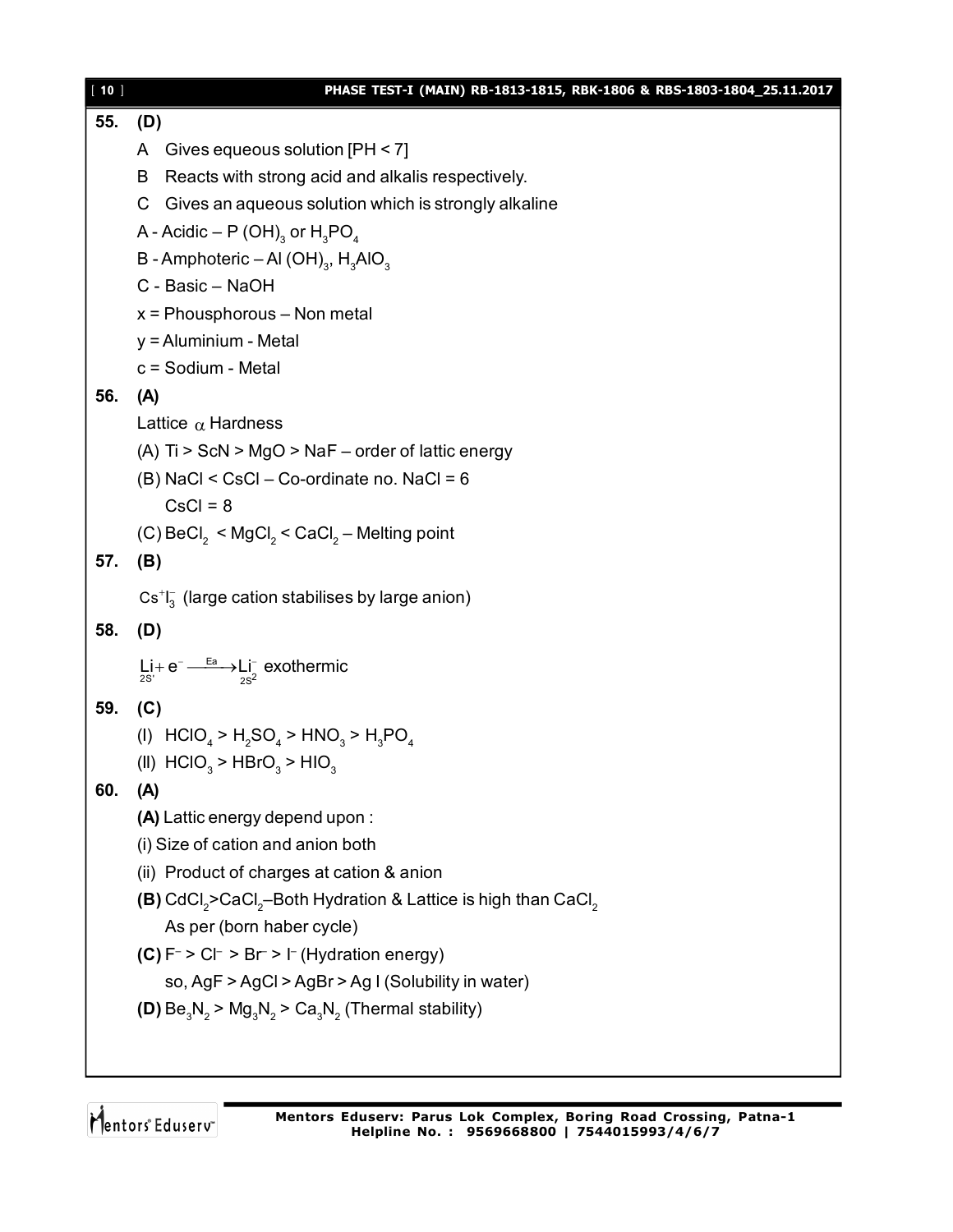**PHASE TEST-I (MAIN) RB-1813-1815, RBK-1806 & RBS-1803-1804\_25.11.2017** [ **11** ]

# **MATHEMATICS**

**61. (D)**

Circumcentre of  $\triangle PQR$  is point of intersection of given lines is A (1, -1) Hence line through A  $(1, -1)$  is  $y + 1 = m(x - 1)$ 1

For 
$$
x = 0 \Rightarrow y = -1 - m
$$
 and  $y = 0 \Rightarrow x = \frac{1}{m} + 1$ 

Hence area 
$$
(\Delta) = \frac{1}{2} \left[ 1 + \frac{1}{m} \right] (m+1) \left| 1 + \frac{1}{2} \right| 2 + m + \frac{1}{m} \left| 1 + \frac{1}{2} \right| (2 + m + \frac{1}{m})
$$
 as  $(m > 0)$ 

$$
\Rightarrow \frac{d\Delta}{dm} = 2\left(1 - \frac{1}{m^2}\right) = 0 \qquad \Rightarrow \quad m = 1, -1
$$

at m = 1,  $\Delta$  = 2 which is maximum

$$
62. (A)
$$



```
63. (A)
Normals are (y - 2)(y - 2x) = 0\Rightarrow centre is (1, 2)
radius =\sqrt{(1-2)^2 + (2-1)^2} = \sqrt{2}64. (A)
           (x-1)^{3}(x^2+3x+2)(X^- + 4X + 4)3(y^2+3y+2)^52 + 4x + 4^7(x-1)^3 (x^2 + 3x + 2) |x + 4|0
                   x^2 + 4x + 4(-1)^{3}(x^{2}+3x+2) |x + 4
                                        \lt+4x+4(x-1)^{3}(x+2)^{5}(x+1)^{4}((x+2)^{2})(x-1)^{3}(x+2)^{5}(x+1)^{4}(x+2)3(y, 2)^5 (x, 1)^5 |x, 1| (x, 1)^3 (x, 2)^5 (x, 1)^5(2)^7 (x+2)^{14}\frac{(x-1)^3(x+2)^3(x+1)^3|x+4|}{x^2} < 0 \Rightarrow \frac{(x-1)^3(x+2)^3(x+1)^3|x+4|}{44} < 0
                (x+2)^2 (x+2)^2\Rightarrow \frac{(x-1)^{3}(x+2)^{3}(x+1)^{5}(x+4)}{7} <0 \Rightarrow \frac{(x-1)^{3}(x+2)^{5}(x+1)^{5}(x+4)}{14} <0(x + 2)^{2} (x +\Rightarrow x \in (-\infty, -2) \cup (-1,1) and 1 < |x-3| < 5
 \Rightarrow 1<x-3<5 or -5<x-3<-1 \Rightarrow 4<x<8 or -2<x<2
 Hence common solution is (-1, 1)
```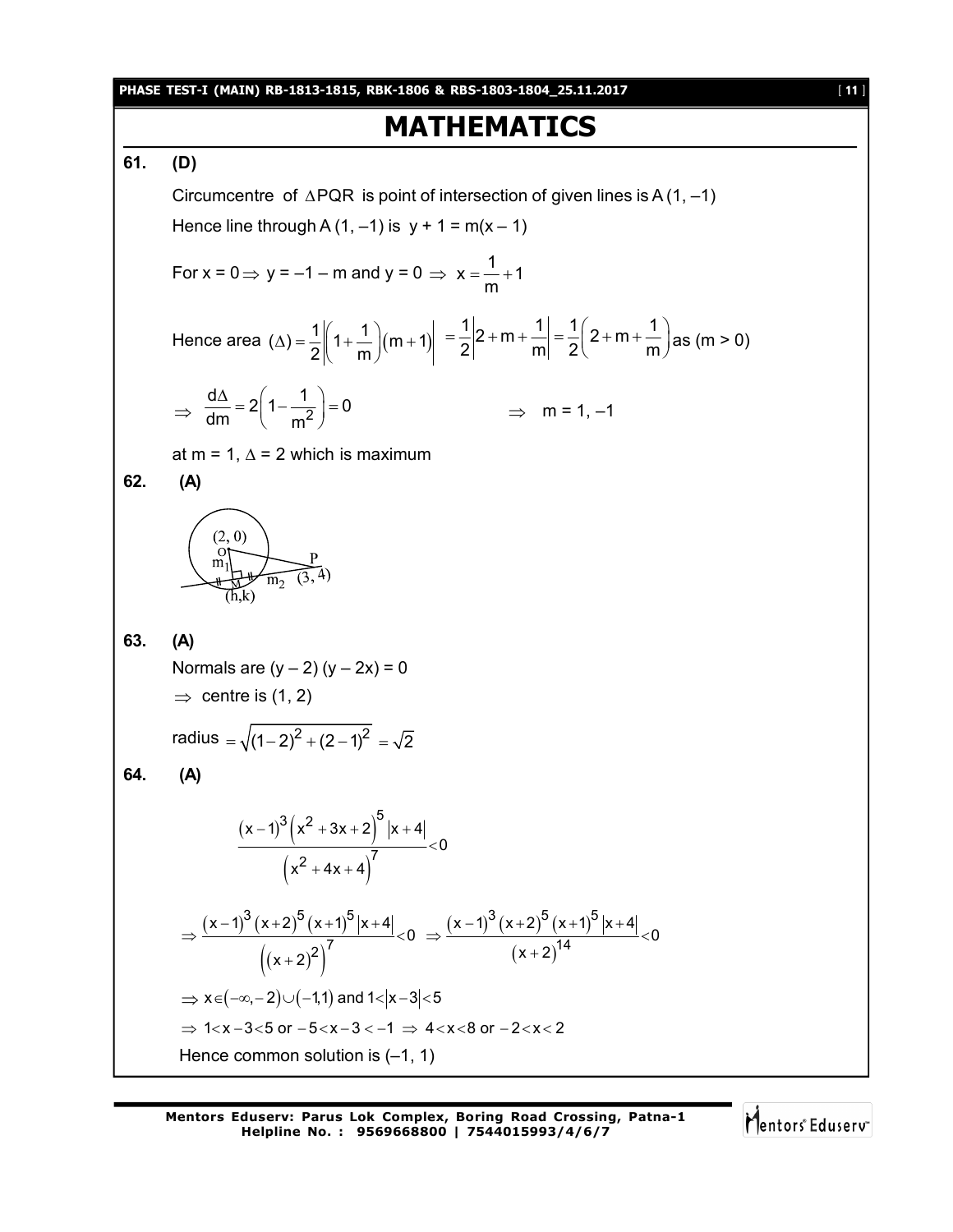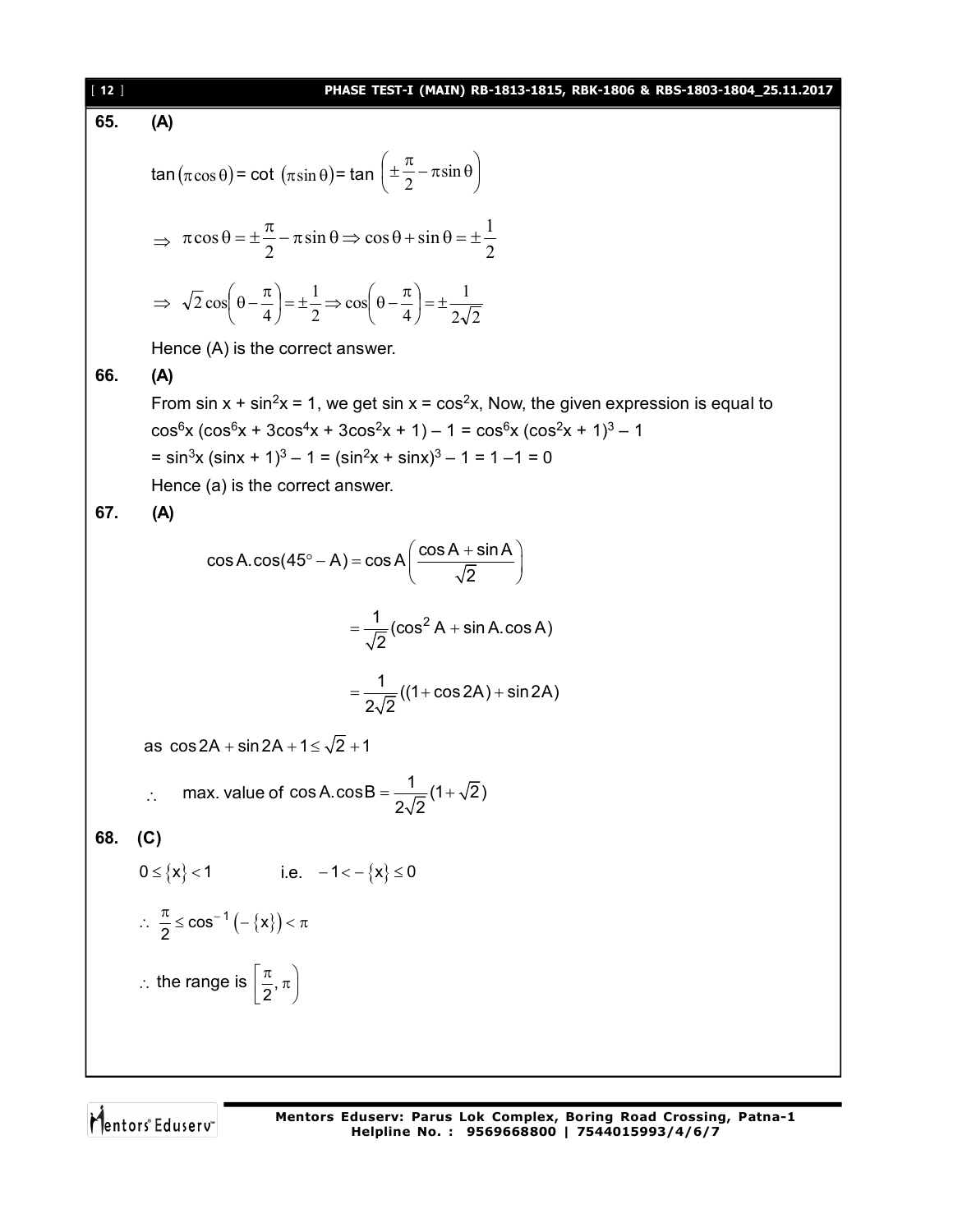## **PHASE TEST-I (MAIN) RB-1813-1815, RBK-1806 & RBS-1803-1804\_25.11.2017** [ **13** ]

# **69. (D)**

Equation of the lines joining the origin to the points of intersection of the given curves is

$$
3x^2 + pxy - 4x(y + 2x) + 1.(y + 2x)^2 = 0
$$

 $\implies$   $x^2 - pxy - y^2 = 0$ 

which are perpendicular for all values of p.

# **70. (C)**

 $\Rightarrow$ 

 $\cos \alpha = -\frac{1}{2}$ 

2  $\alpha = -\frac{1}{2}$ 

According to property

$$
\log_2 x \ge \log_2 x (x-1)
$$
  
\n
$$
\Rightarrow \log_2 x \ge -\log_2 (x-1) \Rightarrow \log_2 x (x-1) \ge 0
$$
  
\n
$$
\Rightarrow \log_2 x (x-1) \ge \log_2 1 \Rightarrow x (x-1) \ge 1 \Rightarrow x^2 - x - 1 \ge 0
$$
  
\n
$$
\Rightarrow \left(x - \frac{1 - \sqrt{5}}{2}\right) \left(x - \frac{1 + \sqrt{5}}{2}\right) \ge 0 \Rightarrow x \ge \frac{1 + \sqrt{5}}{2} \text{ or } x \le \frac{1 - \sqrt{5}}{2}
$$
  
\n
$$
(\because \log_{1/2} (x-1) \text{ is defined only } x-1 > 0) \text{ and } \log x \text{ is defined when } x > 0
$$
  
\ncombining above all we get common value is  
\n
$$
x \in \left[\frac{1 + \sqrt{5}}{2}, \infty\right)
$$
  
\n71. **(A)**  
\n
$$
3 \cos 2\theta = 1 \Rightarrow \tan^2 \theta = 1/2
$$
  
\nNow,  $32 \tan^8 \theta = 2 \cos^2 \alpha - 3 \cos \alpha$   
\n
$$
32. \left(\frac{1}{2}\right)^4 = 2 \cos^2 \alpha - 3 \cos \alpha
$$
  
\n
$$
\Rightarrow 2 \cos^2 \alpha - 3 \cos \alpha - 2 = 0
$$

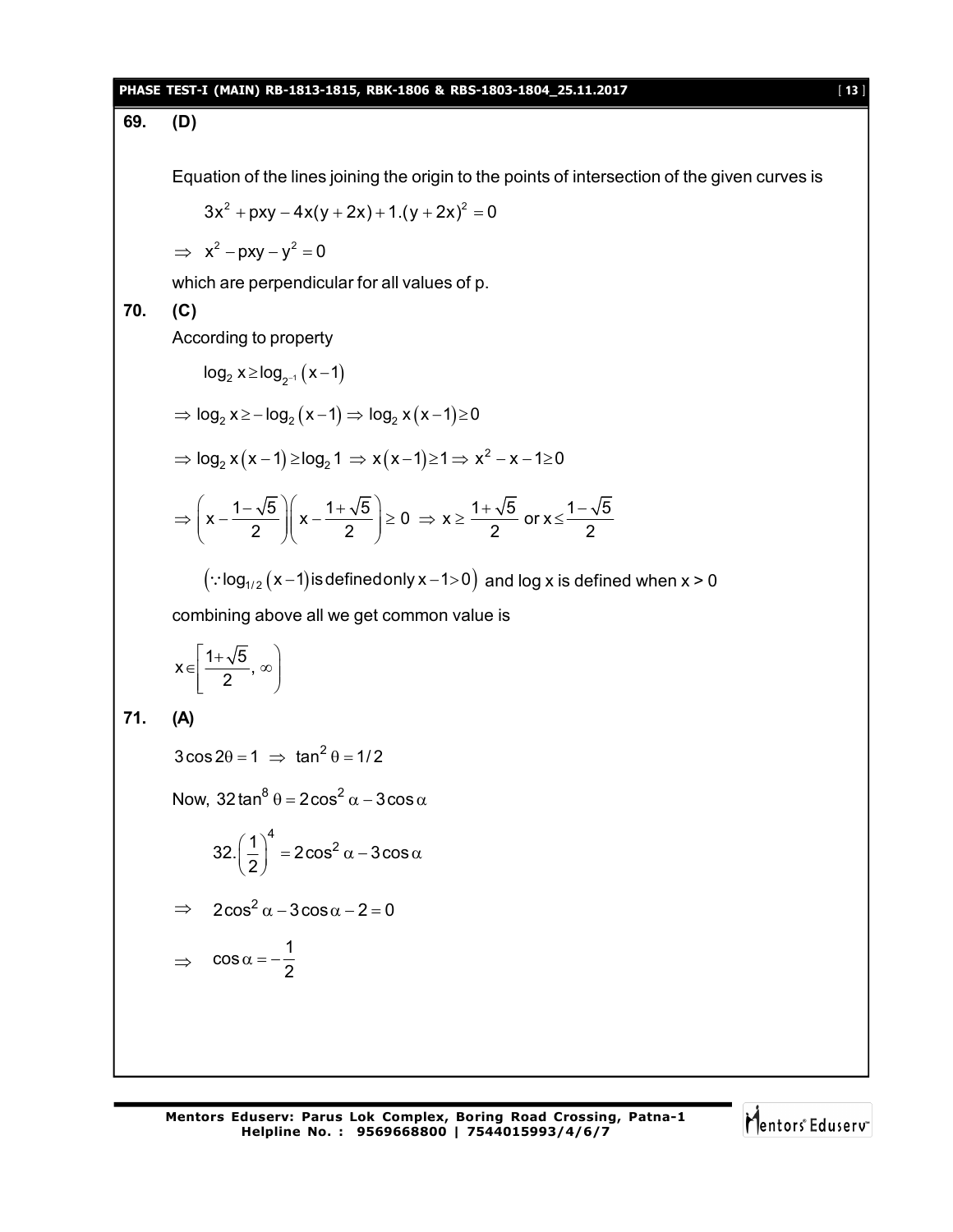| $[14]$ | PHASE TEST-I (MAIN) RB-1813-1815, RBK-1806 & RBS-1803-1804_25.11.2017                                                                                                                                                                                                                                |
|--------|------------------------------------------------------------------------------------------------------------------------------------------------------------------------------------------------------------------------------------------------------------------------------------------------------|
| 72.    | (D)                                                                                                                                                                                                                                                                                                  |
|        | $f(x) = \begin{cases} 6-3x, & x \le 1 \\ 4-x, & 1 < x \le 2 \\ x, & 2 < x \le 3 \\ 3x-6, & x > 3 \end{cases}$                                                                                                                                                                                        |
|        | $6-3x \le 7 \Rightarrow x \in \left[-\frac{1}{3},1\right]$<br>(0, 6)<br>$4-x \le 7$ $\Rightarrow$ $x \in (1,2]$<br>$x \le 7$ $\Rightarrow$ $x \in (2,3]$<br>►X<br>$3 \t13/3$<br>$-1/3$ O<br>$\overline{2}$<br>$\overline{1}$<br>$3x-6 \le 7 \Rightarrow x \in \left[3, \frac{13}{3}\right]$          |
|        | Hence solution of given inequality never lies between $\left \frac{9}{2}, 5\right $                                                                                                                                                                                                                  |
| 73.    | (D)                                                                                                                                                                                                                                                                                                  |
|        | $\lim_{x\to\infty}\frac{\frac{2}{x}+2+\frac{\sin 2x}{x}}{\left(2+\frac{\sin 2x}{x}\right)e^{\sin x}}$ and $-1\leq \sin x \leq 1$                                                                                                                                                                     |
| 74.    | (C)                                                                                                                                                                                                                                                                                                  |
|        | Let the circle be $x^2 + y^2 + 2gx + 2fy + c = 0$<br>$2(-g) (-2) + 2(-f) (3) = c + 9$                                                                                                                                                                                                                |
|        | and $2(-g)\left(\frac{5}{2}\right)+2(-f)(-2)=c-2$                                                                                                                                                                                                                                                    |
|        | $\Rightarrow$ locus of centre is $9x - 10y + 11 = 0$                                                                                                                                                                                                                                                 |
| 75.    | (A)                                                                                                                                                                                                                                                                                                  |
|        | $f(\theta) = \frac{1-\sin 2\theta + \cos 2\theta}{2\cos 2\theta} = \frac{(\cos \theta - \sin \theta)^2 + (\cos^2 \theta - \sin^2 \theta)}{2(\cos \theta - \sin \theta)(\cos \theta + \sin \theta)} = \frac{(\cos \theta - \sin \theta) + (\cos \theta + \sin \theta)}{2(\cos \theta + \sin \theta)}$ |
|        | $= \frac{2\cos\theta}{2(\cos\theta + \sin\theta)} = \frac{1}{1 + \tan\theta}$                                                                                                                                                                                                                        |
|        |                                                                                                                                                                                                                                                                                                      |

Mentors<sup>®</sup> Eduserv<sup>®</sup>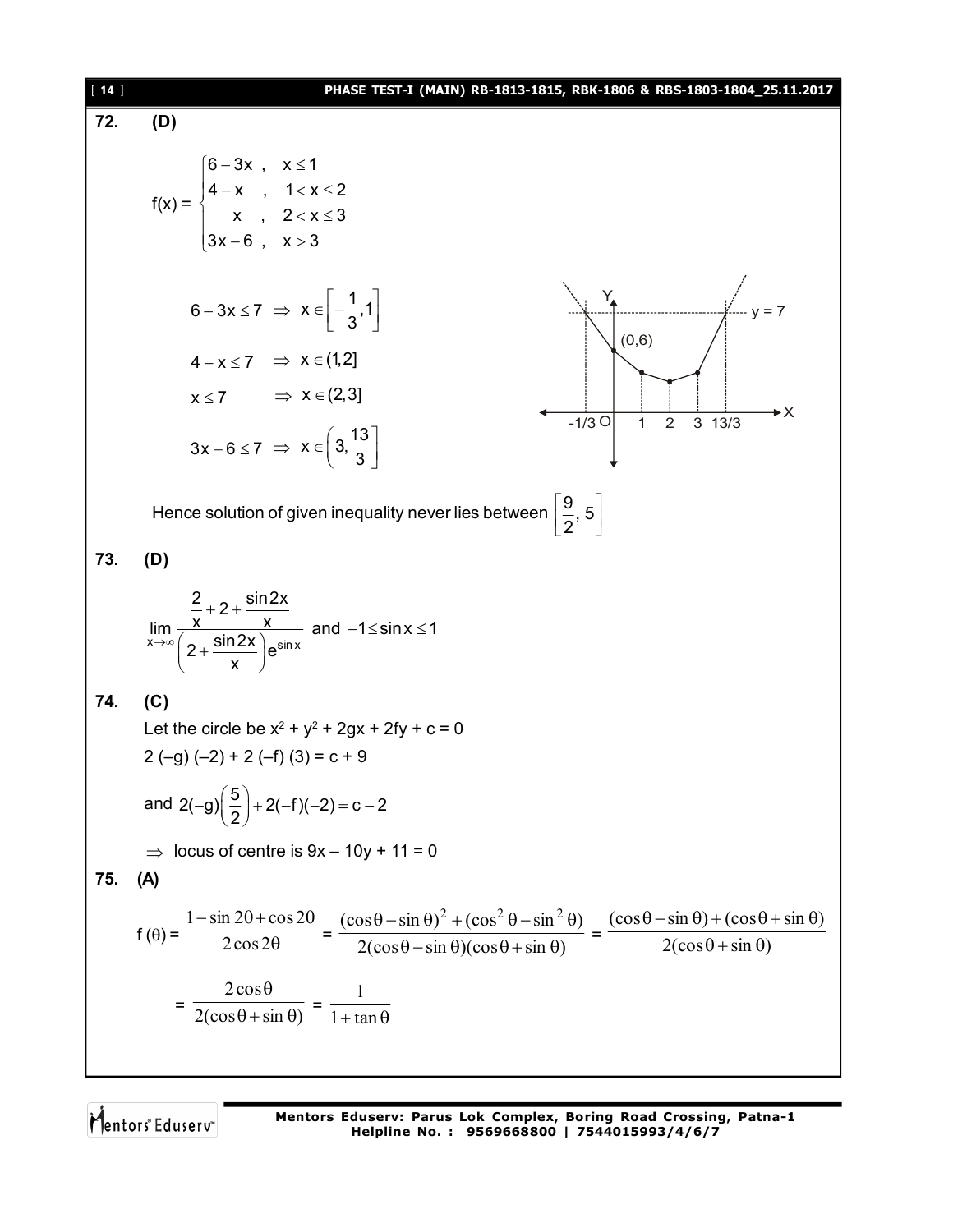**PHASE TEST-I (MAIN) RB-1813-1815, RBK-1806 & RBS-1803-1804\_25.11.2017** [ **15** ]

f (11°) · f (34°) =  $\frac{}{(1 + \tan 11^\circ)} \cdot \frac{}{(1 + \tan 34^\circ)}$  $\cdot \frac{1}{\sigma}$  $(1 + \tan 11^\circ)$ 1  $+\tan 11^{\circ}$   $\cdot \frac{\overline{(1 + \tan 34^{\circ})}}{1 + \tan 11^{\circ}} \cdot \frac{\overline{(1 + \tan(45^{\circ} - 11^{\circ}))}}{1 + \tan(45^{\circ} - 11^{\circ}))}$  $\cdot \frac{1}{4}$  $(1 + \tan 11^\circ)$ 1  $+\tan 11^{\circ}$   $(1+\tan (45^{\circ}-11^{\circ}$ =  $+$  tan  $11^{\circ}$ + tan 1 1<sup>o</sup>)  $1 + \frac{1 - \tan 11^{\circ}}{1 - \tan 11^{\circ}}$  $1 + \tan 11$  $1 + \frac{1 - \tan 11}{1}$  $\cdot \frac{1}{1}$  $(1 + \tan 11^\circ)$ 1  $=\frac{}{(1 + \tan 11^\circ)}$   $\frac{}{2}$  $\cdot \frac{1 + \tan 11}{2}$  $(1 + \tan 11^\circ)$ 1  $1 + \tan 11^\circ$  $+\tan 11^\circ$   $2 = \frac{\ }{2}$ 1 **76. (D)**  $x^2 + 4x + \alpha^2 - \alpha > 0 \quad \forall \quad x \in \mathbb{R}$ According to given condition we must have D = 0  $\Rightarrow$   $\alpha = \frac{1 \pm \sqrt{17}}{2}$  $\Rightarrow \alpha = \frac{1\pm\pi}{2}$ **77. (A)**  $f^{-1}(x) =$ 4  $x + \frac{3}{4}$ 4 1 2  $x + \frac{1}{2}$  $-\frac{1}{4}x +$  $\ddag$ **78. (B)**  $=\frac{\sin^{-1}(3-1)}{1-(1-1)}$  $\overline{\phantom{a}}$  $f(x) = \frac{\sin^{-1}(3-x)}{\ln(1-x)}$  $log(1x) - 2)$ Let  $q(x) = \sin^{-1}(3 - x) \implies -1 \leq 3 - x \leq 1$ The domain of  $g(x)$  is  $D_1$  is [2, 4] Let  $h(x) = log(|x| - 2)$  i.e.,  $|x| - 2 > 0$  or  $|x| > 2$ i.e.,  $x < -2$  or  $x > 2$   $\therefore$  Domain D<sub>2</sub> is  $(-\infty, -2) \cup (2, \infty)$ We know that domain of  $\frac{f(x)}{g(x)}$  is defined  $\forall x \in D_1 \cap D_2 - \{x : g(x) = 0\}$ g(x)  $\forall x \in D_1 \cap D_2 - \{x : g(x) = 0\}$ Therefore, the domain of  $f(x)$  is  $(2,4] - \{3\} = (2,3) \cup (3, 4]$ **79. (D)** Here A, B, C lie on a circle having centre at origin. So, A, B, C form a right angled triangle, if any side is a diameter. Now,  $\gamma - \alpha = \pi \implies \angle AOC = \pi$  $\Rightarrow$  AC is a diameter  $\Rightarrow$   $\triangle$ ABC is right angled.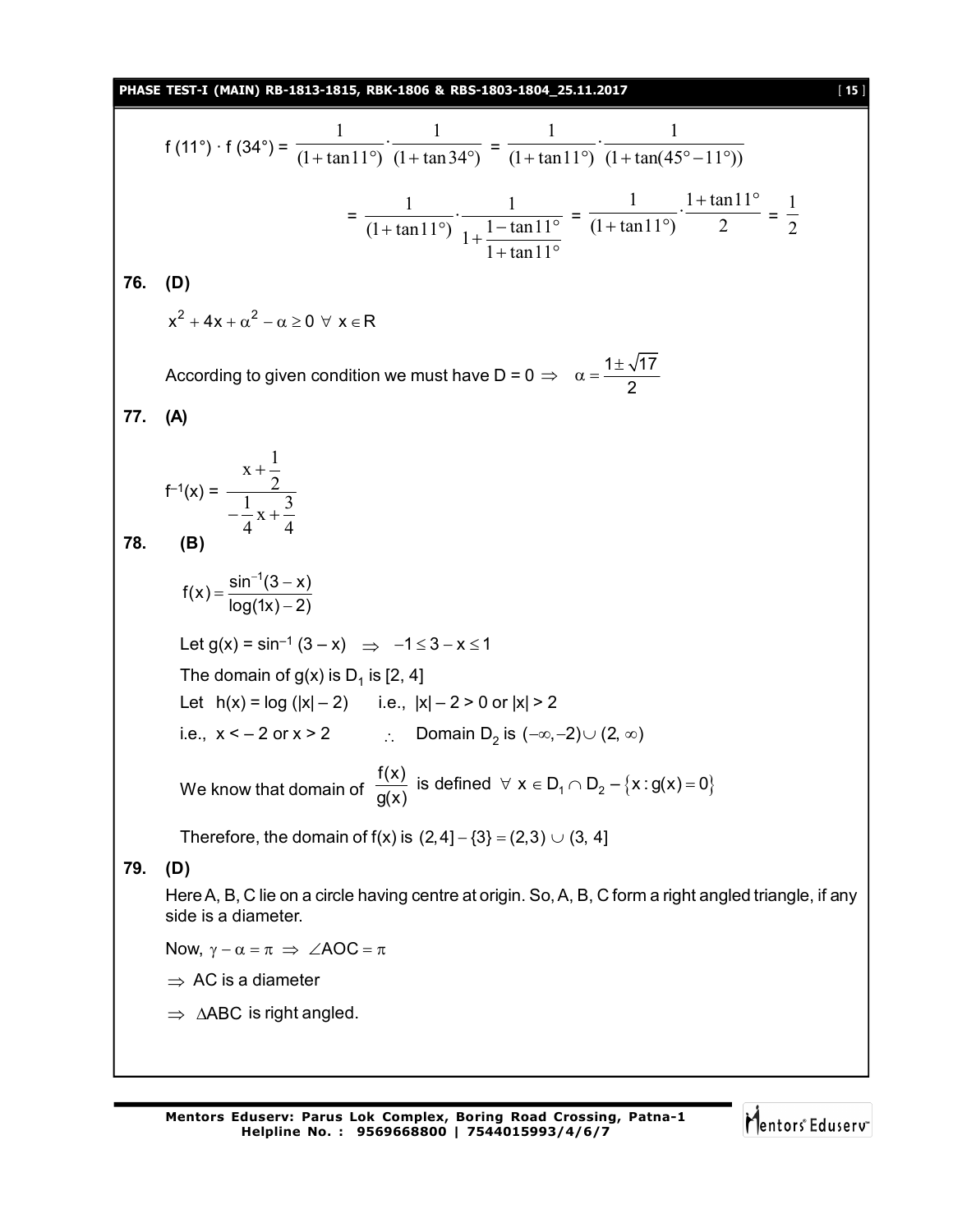### [ **16** ] **PHASE TEST-I (MAIN) RB-1813-1815, RBK-1806 & RBS-1803-1804\_25.11.2017**

**80. (D)**

The given expression is equal to

(sin 47 $^0$  + sin 61 $^0$ ) – (sin 11 $^0$  + sin 25 $^0$ ) = 2 sin54 $^0$  cos7 $^0$  – 2 sin 18 $^0$  cos 7 $^0$ 

$$
= 2 \cos 7^0 \left( \sin 54^0 - \sin 18^0 \right) = 2 \cos 7^0 \left[ \frac{\sqrt{5} + 1}{4} - \frac{\sqrt{5} - 1}{4} \right] = \cos 7^0
$$

Hence (d) is the correct answer.

**81. (D)**

For f(x) to be onto function its range must be  $R<sup>+</sup>$  – the set of positive real numbers



For  $\alpha$   $\ge$  –5 , range of f(x) is superset of R<sup>+</sup> (co-domain) therefore f(x) is undefined.

For  $\alpha < -5$ , range of f(x) is subset of co-domain, hence f(x) is into.

Therefore no such value of  $\alpha$  exists.

# **82. (A)**

PR is parallel to x-axis  $\Rightarrow$  PR is y = 7

Also, PQ  $\perp$  PR therefore PQ is parallel to y-axis  $\Rightarrow$  PQ is x = 9

Hence point P is  $(9,7)$ 

Line 'L' intersect QR, PR & PQ at A, B, and C respectively

$$
take AR = x, AB = y
$$

and area 
$$
\triangle
$$
ABR = 12  $\Rightarrow$   $\frac{1}{2}$ xy = 12  $\Rightarrow$  xy = 24 -----(1)

Take, 
$$
\angle PRQ = \theta
$$
 then,  $\tan \theta = \frac{y}{x} \Rightarrow \frac{6}{8} = \frac{y}{x} \Rightarrow \frac{x}{4} = \frac{y}{3}$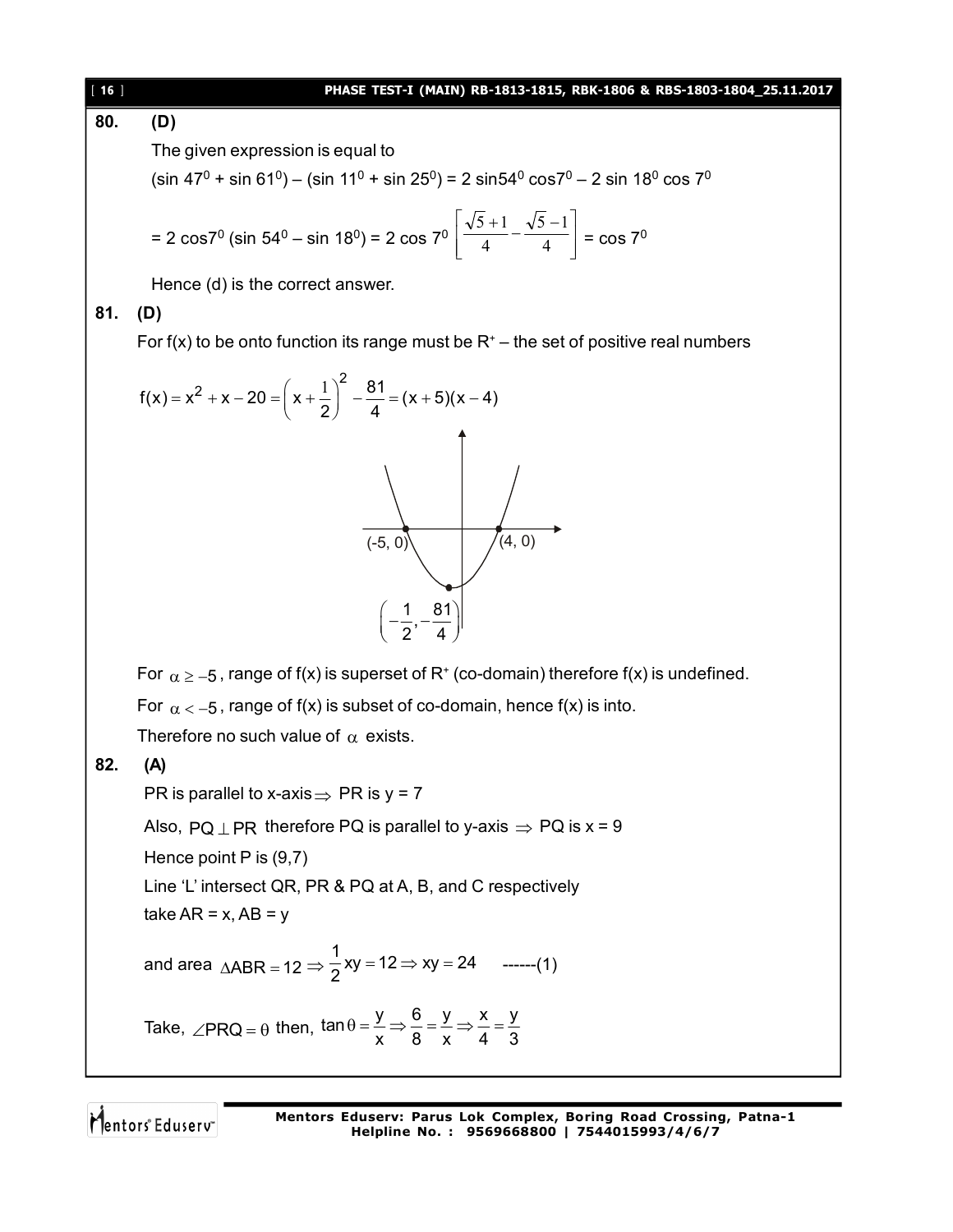# **PHASE TEST-I (MAIN) RB-1813-1815, RBK-1806 & RBS-1803-1804\_25.11.2017** [ **17** ]

but 
$$
xy = 24
$$
  
\n $\Rightarrow x = 4\sqrt{2}$  and  $y = 3\sqrt{2}$   
\n $\Rightarrow BR = 5\sqrt{2}$  and point B is  $(1 + 5\sqrt{2}, 7)$   
\nAlso, slope of QR is  $\frac{-3}{4}$   
\n $\Rightarrow$  Slope of AB =  $\frac{4}{3}$   
\nTherefore equation of line L is  $4x - 3y = 20\sqrt{2} - 17$   
\n83. (B)  
\nLet the equation be  $x^2 + y^2 - 9 + \lambda(x + y - 1) = 0$   
\nFor the circle to be smallest the centre  $\left(-\frac{\lambda}{2}, -\frac{\lambda}{2}\right)$  must lie on  $x + y = 1$ .  
\n $\therefore \lambda = -1$   
\n $\therefore$  Equation is  $x^2 + y^2 - x - y - 8 = 0$   
\n84. (C)  
\n $\frac{1}{z} = 5 - x, y = 29 - \frac{1}{x}$   
\n $\therefore x\left(29 - \frac{1}{x}\right) = 5 - x$   
\n $\therefore x\left(29 - \frac{1}{x}\right) = 5 - x$   
\n $\therefore x = \frac{1}{5}, y = 24, z = \frac{5}{24}$   
\n85. (A)  
\nLet equation to the circle be  $(x - r)^2 + (y - r)^2 = r^2$   
\nIf it passes through (a, b), then  $a^2 + b^2 - 2ra - 2rb + r^2 = 0 \Rightarrow r^2 - 2r(a + b) + a^2 + b^2 = 0$   
\n $r^2 - 2r(a + b) + a^2 + b^2 = 0$   
\n $\therefore r_1 + r_2 = 2(a + b) \& r_1r_2 = a^2 + b^2$   
\nAccording to the given condition  
\n $r_1^2 + r_2^2 = 4r_1r_2 \Rightarrow a^2 + b^2 = 4ab$ 

Mentors<sup>e</sup> Eduserv<sup>-</sup>